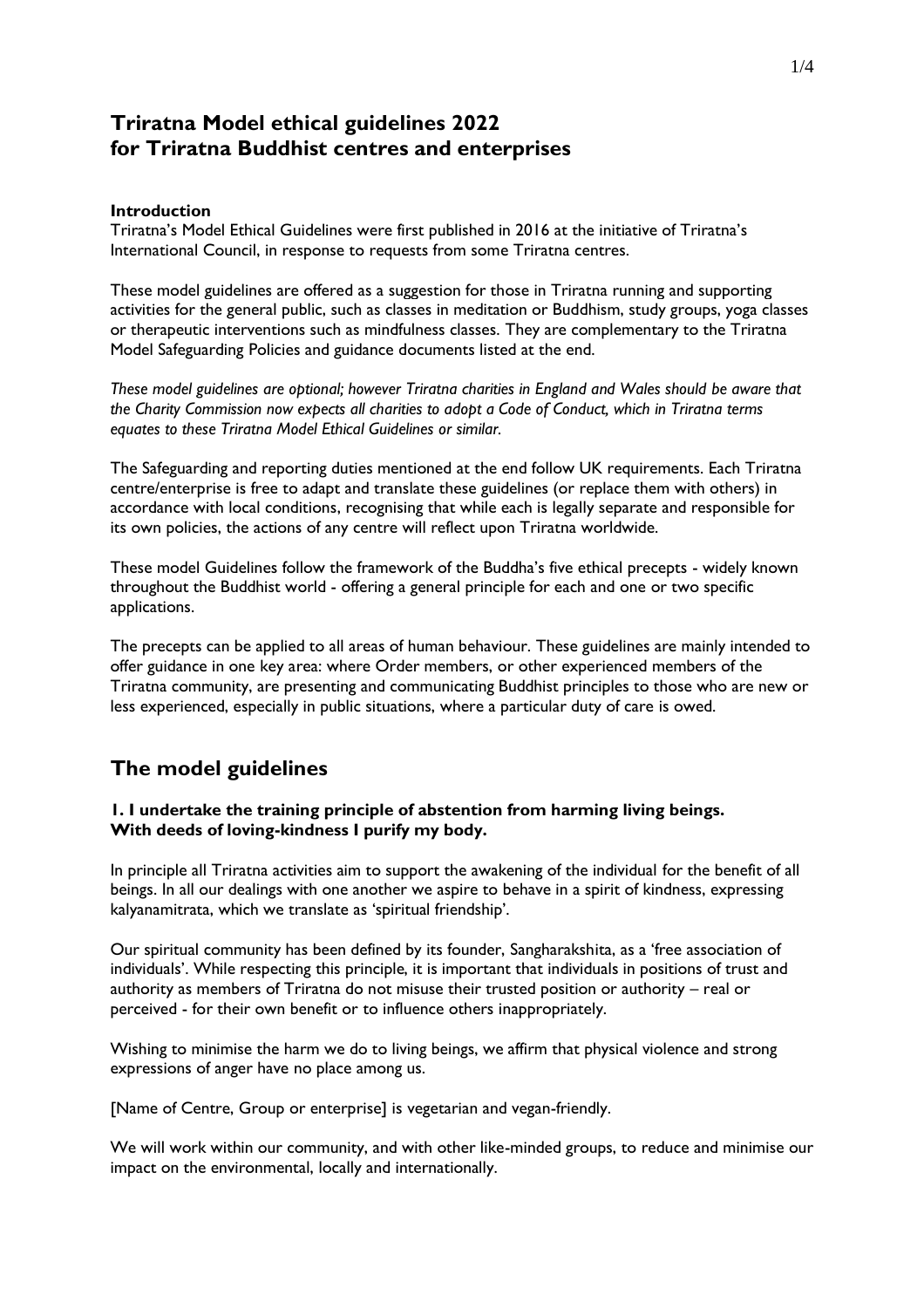# **2. I undertake the training principle of abstention from taking the not given. With open-handed generosity, I purify my body.**

We wish to offer the Buddha's teachings in a spirit of generosity, making them accessible to all.

We aspire to express generosity by caring for our community and those who work and practise within it, finding ways to support those who undertake particular responsibilities in teaching and administration or serving as trustees or council members.

Those of us who handle money, property or other resources for a Triratna Buddhist centre, group or enterprise will take care of them and avoid their deliberate misuse or misappropriation. Although misuse of charity funds is not a Safeguarding matter, such concerns may be reported to our Safeguarding officer or the ECA Safeguarding team at [safeguarding@triratna.community,](mailto:safeguarding@triratna.community) who will ensure that they are passed to be addressed as appropriate.

### **3. I undertake the training principle of abstention from sexual misconduct. With stillness, simplicity and contentment I purify my body.**

Triratna is a community of people practising the Buddha's teachings together with a strong emphasis on spiritual friendship. It is natural that close relationships should develop between us, and that some of these may be sexual relationships.

We encourage all members of our community to conduct their sexual relationships ethically, with awareness and kindness.

Those of us in teaching roles, supporting roles or with other positions of responsibility within the sangha have a particular responsibility in this area, particularly to those new to Triratna. We have a duty of care in respect to our conduct and position and to have due regard both for our precepts and to the requirements of our policies for Safeguarding adults (in the UK) or local equivalent in other countries.

We are aware that as a person starts to explore the liberation that Dharma practice can provide, it is easy to confuse strength of feeling for the Dharma with an attraction to the individual serving as their main point of contact with Triratna and to the Buddhist tradition more generally.

As such, we recognise that is highly inadvisable for those leading Buddhist activities, or in positions of leadership, responsibility or spiritual mentoring, to enter into sexual relationships with those new to Triratna.

Even where there is clear mutual attraction and wish to enter a relationship we will wait until the more experienced Buddhist is no longer a primary teacher/mentor to the person with less experience of Triratna, and until that person has formed other friendships in our sangha.

We ask that a proposed relationship between an Order member in a teaching role (or who may be perceived as being in any position of authority) and someone less experienced in Triratna should be discussed openly with other Order members; usually with the Order member's chapter and/or their preceptor and kalyana mitras. We suggest also that such discussions be minuted by the chapter convenor, preceptor or kalayanamitras for the benefit of all concerned should questions later arise.

See also the 2017 College "Statement about relationships between preceptors and those they ordain" [https://thebuddhistcentre.com/preceptors/statement-about-sex-between-preceptors-and-](https://thebuddhistcentre.com/preceptors/statement-about-sex-between-preceptors-and-those-they-ordain-preceptors-college)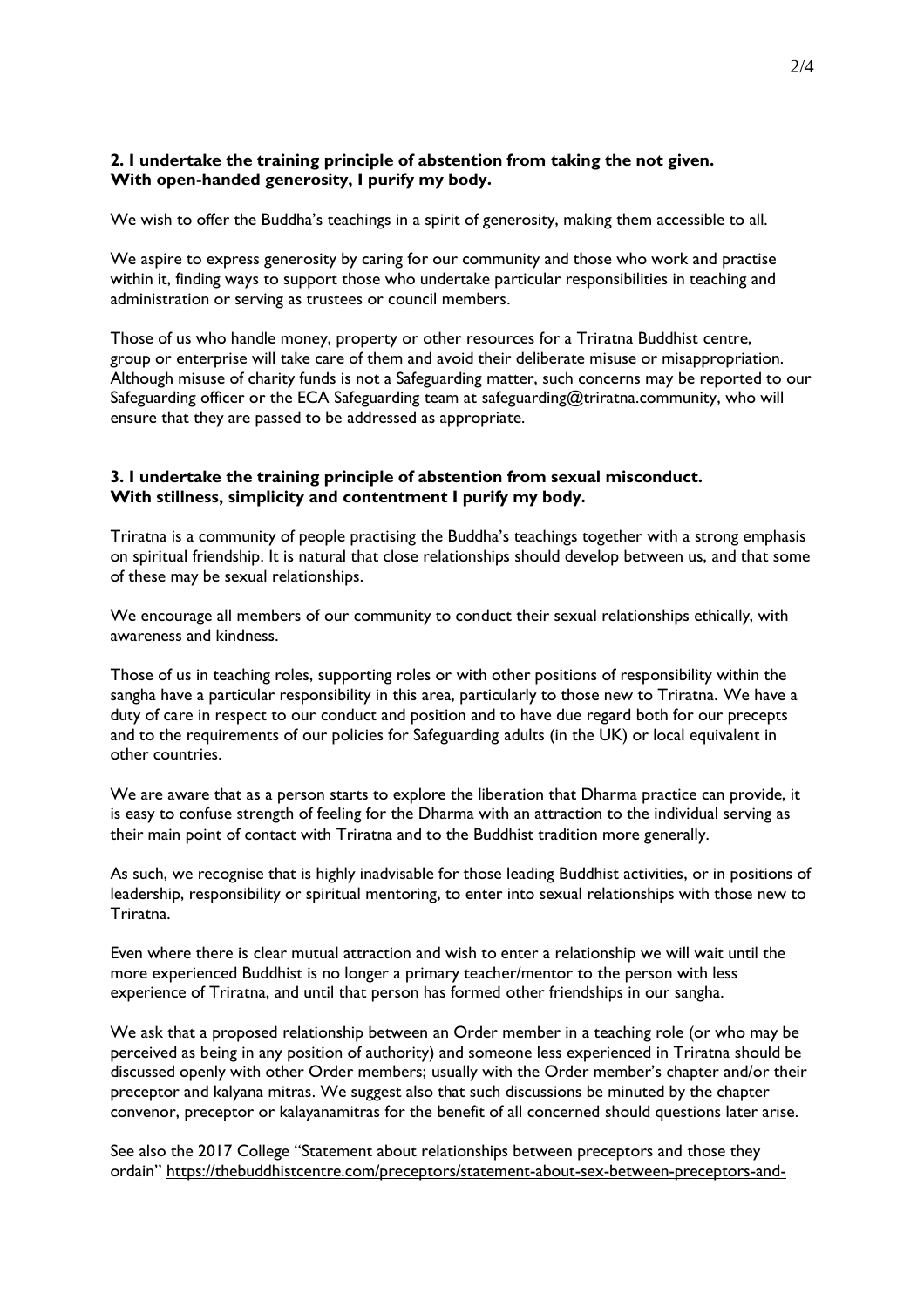[those-they-ordain-preceptors-college](https://thebuddhistcentre.com/preceptors/statement-about-sex-between-preceptors-and-those-they-ordain-preceptors-college) and the [Name of Centre, Group or enterprise] Safeguarding adults policy.

### **4. I undertake the training principle of abstention from false speech. With truthful communication, I purify my speech.**

In all our dealings with those we teach we are committed to truthful, meaningful, helpful and harmonious communication, written or spoken.

We wish to create an atmosphere of friendliness, co-operation and trust. We will share information carefully, motivated by desire for the wellbeing and spiritual progress of those we discuss and taking note of data protection legislation.

We will encourage ethical reflection and disclosure in our community, taking care to emphasise that this happens in its own time and at its own pace.

We note that Buddhist confession offers no protection from UK law, though this may differ from country to country. Disclosures or confessions of seriously harmful behaviours against adults or children, historic or recent (such as, for example, sexual and violent criminal offences, including the viewing of indecent images of children online, domestic violence and stalking) should be passed to the Safeguarding officer of [x Buddhist Centre/Group/enterprise], who will consider what action must be taken, in consultation with Triratna's ECA Safeguarding team.

# **5. I undertake the training principle of abstention from intoxication. With mindfulness clear and radiant I purify my mind.**

The Triratna Buddhist Community aims to provide support for the development of wisdom and compassion through deepening awareness. We aspire to engage with our practice and with each other with as much mindfulness as possible.

We aim to provide supportive environments for those wishing to live without intoxicants. We will not serve alcohol or other intoxicants at Triratna Buddhist centres or events.

Smoking and e-cigarettes/vaping are not permitted on our premises.

#### **If you have concerns**

If you have any concerns about the ethical behaviour of sangha members or a person you believe to be at risk, please contact [name], Safeguarding officer for [X Buddhist Centre + email address]. They will consider carefully whether your concern is a Safeguarding matter or a matter of more general ethical concern and consult with you as to how it should be addressed.

Though we will take your concerns seriously, we cannot offer absolute confidentiality: in accordance with the requirements of Safeguarding and data protection law, we keep secure, confidential Safeguarding records and will share information only with those few who need to know in order to address the matter effectively and keep you and others safe from harm.

Where you are over 18 and we believe you or anyone else over 18 may be at risk of harm, we have a duty to report to social services or the police, with your/their consent if possible. Where you are under 18 and we believe you or anyone else under 18 may be at risk of harm, we have a duty to report, with or without consent.